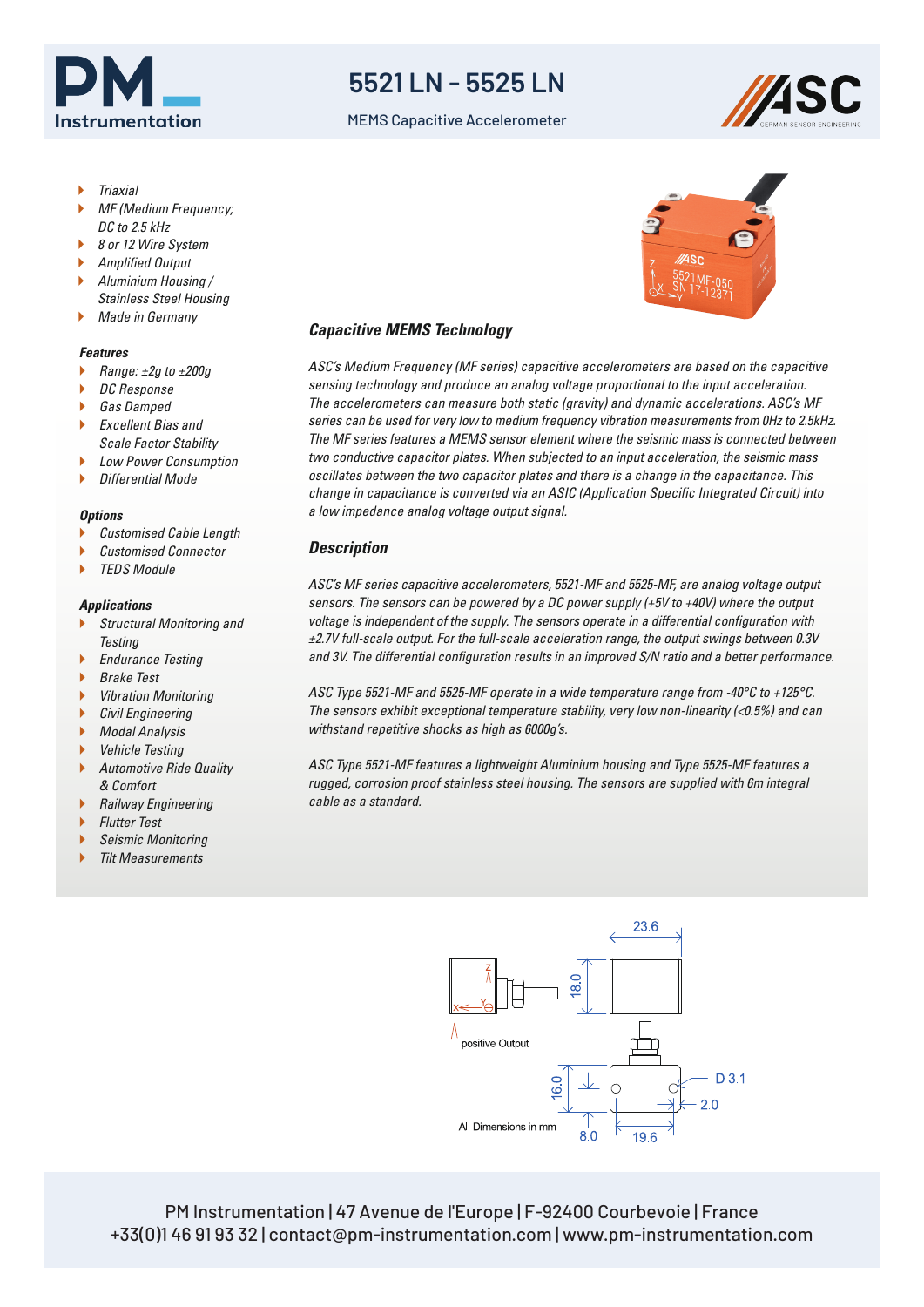

MEMS Capacitive Accelerometer



### *Typical Specifications*

### **DYNAMIC**

|                             | Range $(\pm g)$           |                                             |     |                 |      |      |      |      |
|-----------------------------|---------------------------|---------------------------------------------|-----|-----------------|------|------|------|------|
|                             |                           | $\overline{2}$                              | 5   | 10              | 30   | 50   | 100  | 200  |
| Sensitivity                 | mV/g                      | 1350                                        | 540 | 270             | 90   | 54   | 27   | 13.5 |
| Frequency response: ±5%     | Hz                        | 700                                         | 700 | 1400            | 1600 | 1800 | 1800 | 1800 |
| Amplitude non-linearity     | %FS0                      |                                             |     | < 0.5           |      |      |      |      |
| Transverse sensitivity      | $\%$                      |                                             |     | $<$ 3           |      |      |      |      |
| <b>Shock limit</b>          | $g_{\rm pk}$              | 6000 (0.1ms, half-sine)                     |     |                 |      |      |      |      |
| Recovery time               | ms                        | 1                                           |     |                 |      |      |      |      |
| <b>ELECTRICAL</b>           |                           |                                             |     |                 |      |      |      |      |
| <b>Excitation voltage</b>   | VDC                       |                                             |     | 5 to 40         |      |      |      |      |
| Supply current              | mA                        |                                             |     | 15              |      |      |      |      |
| Zero acceleration output    | $\pm mV$                  |                                             |     | 50              |      |      |      |      |
| Output Impedance            | Ω                         |                                             |     | 300             |      |      |      |      |
| Isolation                   |                           | <b>Case Isolated</b>                        |     |                 |      |      |      |      |
| Spectral noise              | $\mu$ g/ $\sqrt{Hz}$      | 10                                          | 20  | 35              | 100  | 170  | 340  | 680  |
| Residual / Broadband noise  |                           |                                             |     |                 |      |      |      |      |
| $(\pm 5\%$ frequency range) | μV                        | 360                                         | 290 | 360             | 360  | 390  | 390  | 390  |
| <b>ENVIRONMENTAL</b>        |                           |                                             |     |                 |      |      |      |      |
| Temperature coefficient     |                           |                                             |     |                 |      |      |      |      |
| of sensitivity              | $\%$ /°C                  |                                             |     | 0.01            |      |      |      |      |
| (Thermal sensitivity shift) |                           |                                             |     |                 |      |      |      |      |
| Temperature coefficient     |                           |                                             |     |                 |      |      |      |      |
| of bias                     | mg/°C                     | 0.2                                         | 0.5 | $\mathbf{1}$    | 3    | 5    | 10   | 20   |
| (Thermal zero shift)        |                           |                                             |     |                 |      |      |      |      |
| Operating temperature range | °C                        | $-40$ to $+125$                             |     |                 |      |      |      |      |
| Storage temperature range   | $^{\circ}{\rm C}$         | $-55$ to $+125$                             |     |                 |      |      |      |      |
| Humidity/Sealing            | Epoxy sealed              |                                             |     |                 |      |      |      |      |
| <b>PHYSICAL</b>             |                           |                                             |     |                 |      |      |      |      |
| Sensing element             | <b>MEMS Capacitive</b>    |                                             |     |                 |      |      |      |      |
| Case material               | Aluminium/Stainless Steel |                                             |     |                 |      |      |      |      |
| Connector (at cable end)    | <b>Optional</b>           |                                             |     |                 |      |      |      |      |
| Mounting                    |                           | Adhesive/screw holes                        |     |                 |      |      |      |      |
| Weight (without cable)      | gram                      | ASC 5521-MF: 22                             |     |                 |      |      |      |      |
|                             |                           |                                             |     | ASC 5525-MF: 42 |      |      |      |      |
| Cable                       |                           | 30 gram/meter; PUR; AWG 30; Diameter: 4.4mm |     |                 |      |      |      |      |
|                             |                           |                                             |     |                 |      |      |      |      |

PM Instrumentation | 47 Avenue de l'Europe | F-92400 Courbevoie | France +33(0)1 46 91 93 32 | contact@pm-instrumentation.com | www.pm-instrumentation.com